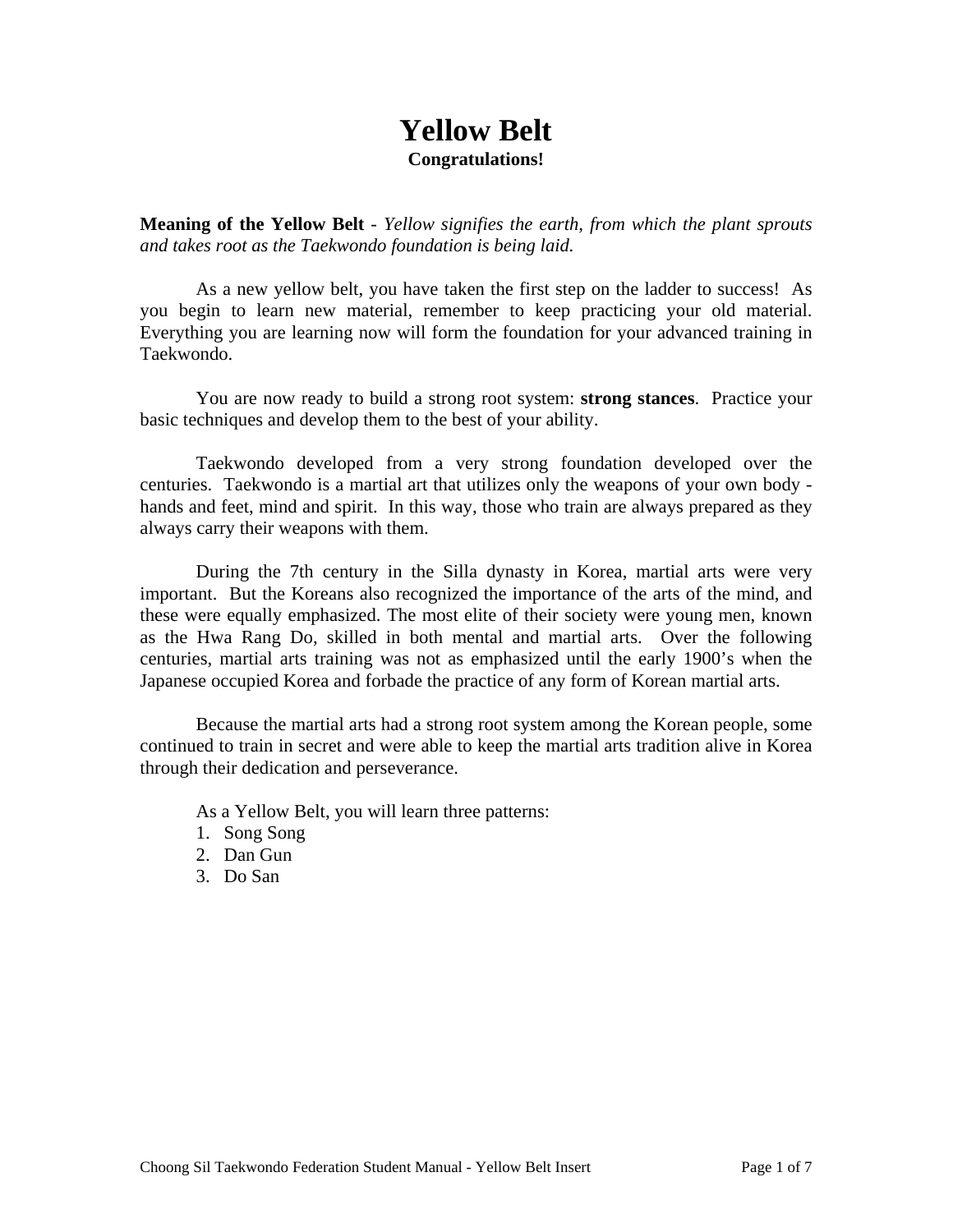## **Yellow Belt Patterns**

#### **Song Song:**

(30 moves, right foot returns)

Song Song means "Imagination." In the initial stage of philosophical development, students must use their imagination to set goals beyond their current limitations and, from this, visualize their achievements in advance. This, in turn, strengthens their belief system to the point that specific goals are possible and obtainable.

#### **Dan Gun:**

(21 moves, left foot returns)

Dan Gun is named after the holy Dan-Gun, the legendary founder of Korea in the year 2333 BC.

#### **Do San:**

(24 moves, right foot returns)

Do San is the pseudonym of the patriot Ahn Chang-Ho (1876-1938). The 24 movements represent his entire life which he devoted to furthering the education of Korea and its independence movement.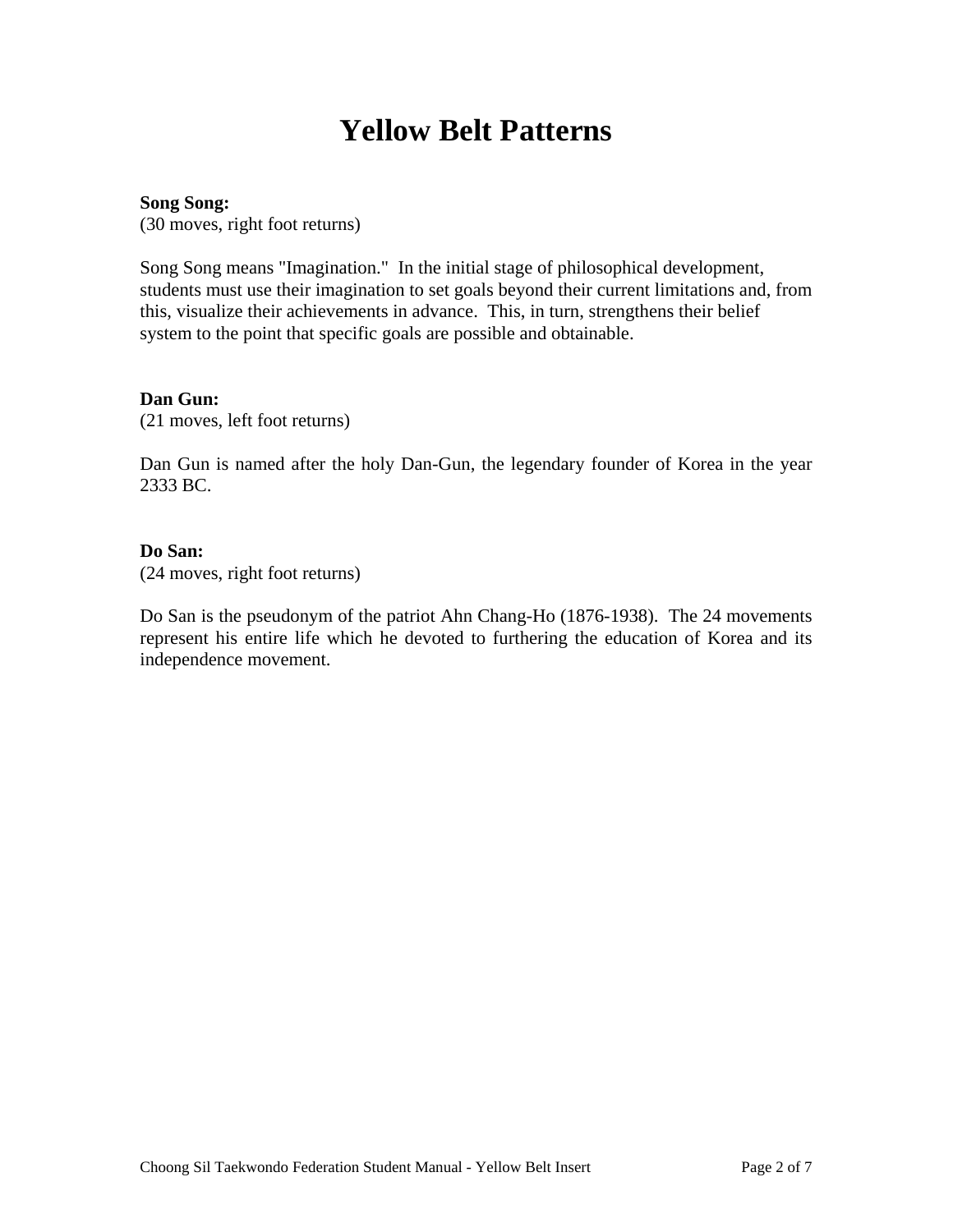### **Yellow Belt One Step Sparring Combinations 1st & 2nd Grade Yellow Belt**

From parallel ready stance, step back with the right foot into a middle stance, left sides facing

- 1) Step together, making a left leg side kick, step down, feet together, then right foot steps back into the original middle stance;
- 2) Step together, making a left leg round kick, step down, feet together, then back into original middle stance;
- 3) Step together, making a left leg hook kick, step down, feet together, then back into original middle stance;
- 4) Step together, step out into a left front stance while making the right reverse punch, double step back to original middle stance;

Hop change sides, landing in a middle stance with right sides facing and repeat drills.

- 1) Step together, making a right leg side kick, step down, feet together, then left foot steps back into the original middle stance;
- 2) Step together, making a right leg round kick, step down, feet together, then back into original middle stance;
- 3) Step together, making a right leg hook kick, step down, feet together, then back into original middle stance;
- 4) Step together, step out into a right front stance while making the left reverse punch, double step back to original middle stance;

Left foot returns to parallel ready stance.

**Tournament Competition** will be in two areas: patterns and the one-steps outlined above.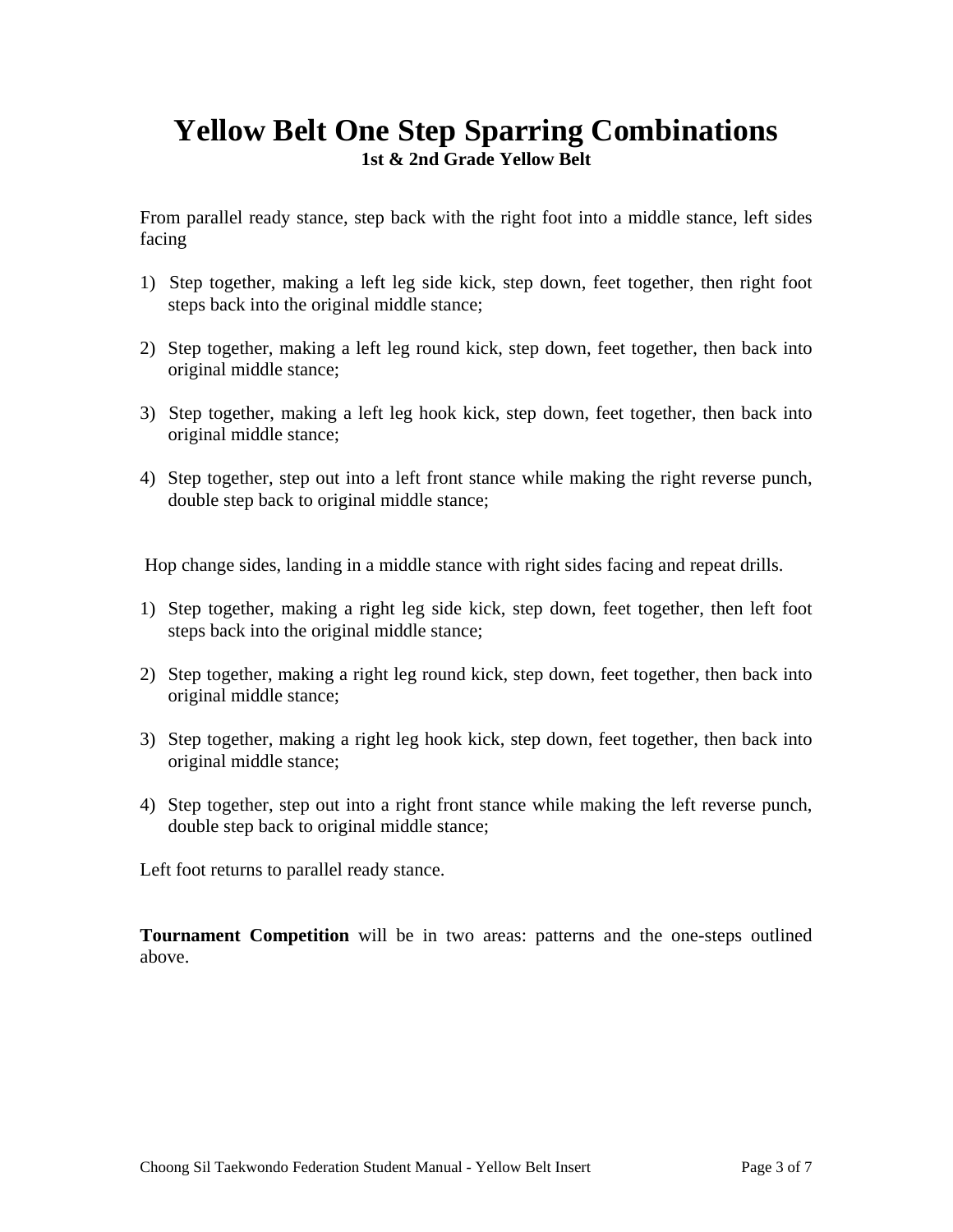### **Yellow Belt One Step Sparring Combinations 3rd & 4th Grade Yellow Belt**

From parallel ready stance, step back with the right foot into a middle stance, left sides facing;

- 1) Step together, making a double left leg round kick; step down, feet together, then back into the original middle stance.
- 2) Step together, making a left leg hook kick-round kick combination; step down, feet together, then back into the original middle stance.
- 3) Step together, making a left leg side kick, landing in a left front stance while making a right punch; double step back into the original middle stance.
- \*4) Step together, making a left leg hook kick; step down with feet parallel and back to your opponent, then execute a right spin side kick; step down with feet parallel and back to your opponent, making the left spin side kick; landing in a left front stance while making a right punch; double step back into the original middle stance.
- \*5) Step together, making left leg side kick; stepping down with feet parallel and back to your opponent, execute a right 360 spin heel kick; landing in the original middle stance; step together and step out into a left front stance while making a right punch; execute a left leg round kick; step down, feet together, and double step back into the original middle stance.

Hop change sides, landing in a middle stance and repeat the above drills with right sides facing each other.

**Tournament Competition** will be in two areas: patterns and the one-steps outlined above.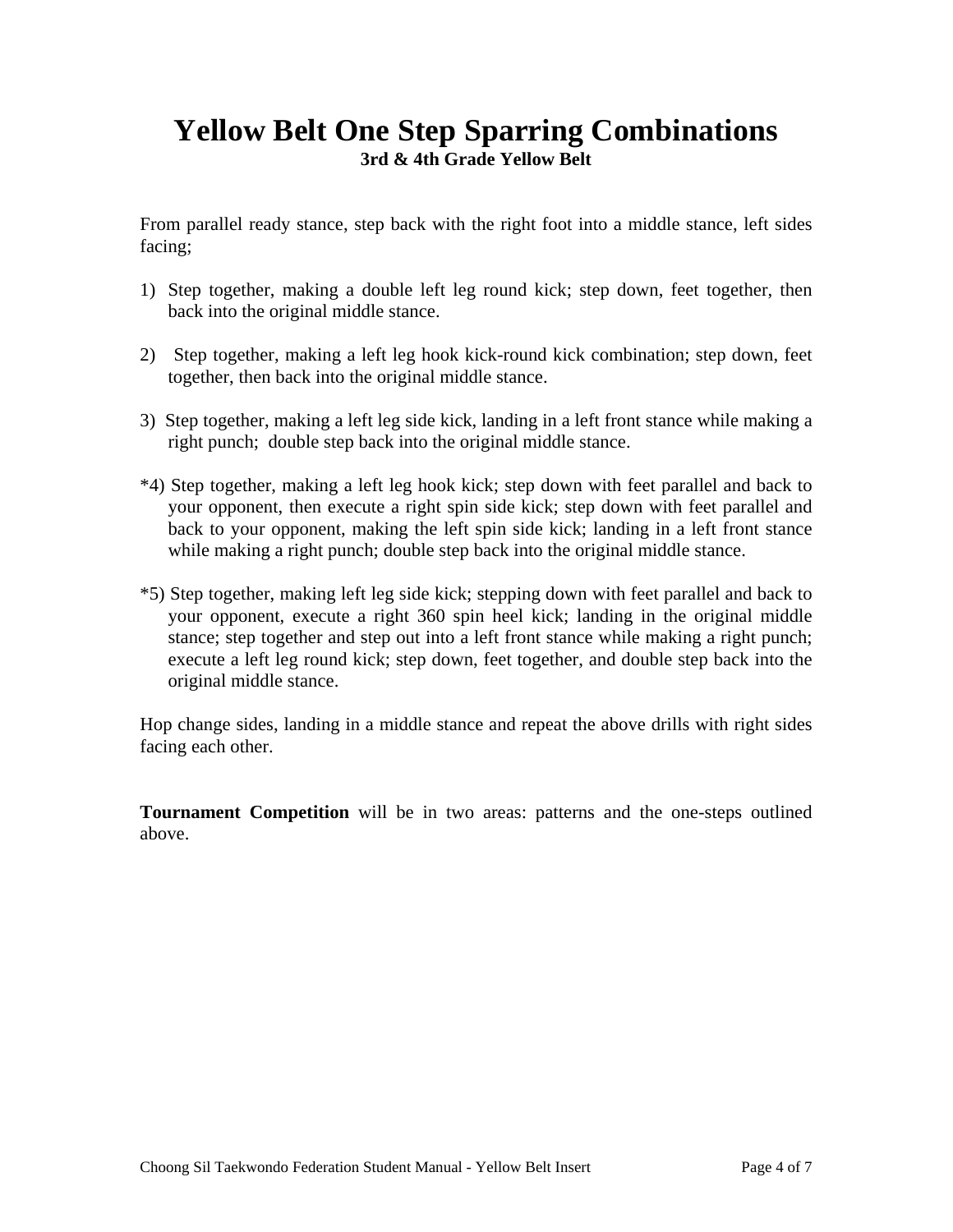## **Testing**

Congratulations! You have worked hard and are now ready to test.

Testing is an important part of the CTF teaching program. You must prepare by learning **all your patterns, definitions, and one-steps**. In addition, at Green Belt and above, you will be expected to **demonstrate what you have learned regarding freesparring**. At Blue Belt and above, you will be expected to **participate in a power demonstration by breaking wood** at each testing. Be sure you have discussed your breaking techniques with your instructor and received approval of your selection prior to the testing. Wood will be provided at the testing.

Come to the testing a little early to allow time to warm up and ask any last minute questions you may have.

### **Remember, this is a formal occasion and requires that you wear your traditional white uniform!**

You will need to register in advance of the testing date. See your instructor to register and pay your testing fee.

Additionally, all white belts and any students whose membership has expired in the Choong Sil Taekwondo Federation will need to complete a CTF membership card and pay the annual membership fee of \$25.00 before they test.

Testing is a very special occasion and a great time to demonstrate to your family and friends how much you have achieved! Be sure to bring them with you to the testing.

*Good Luck!*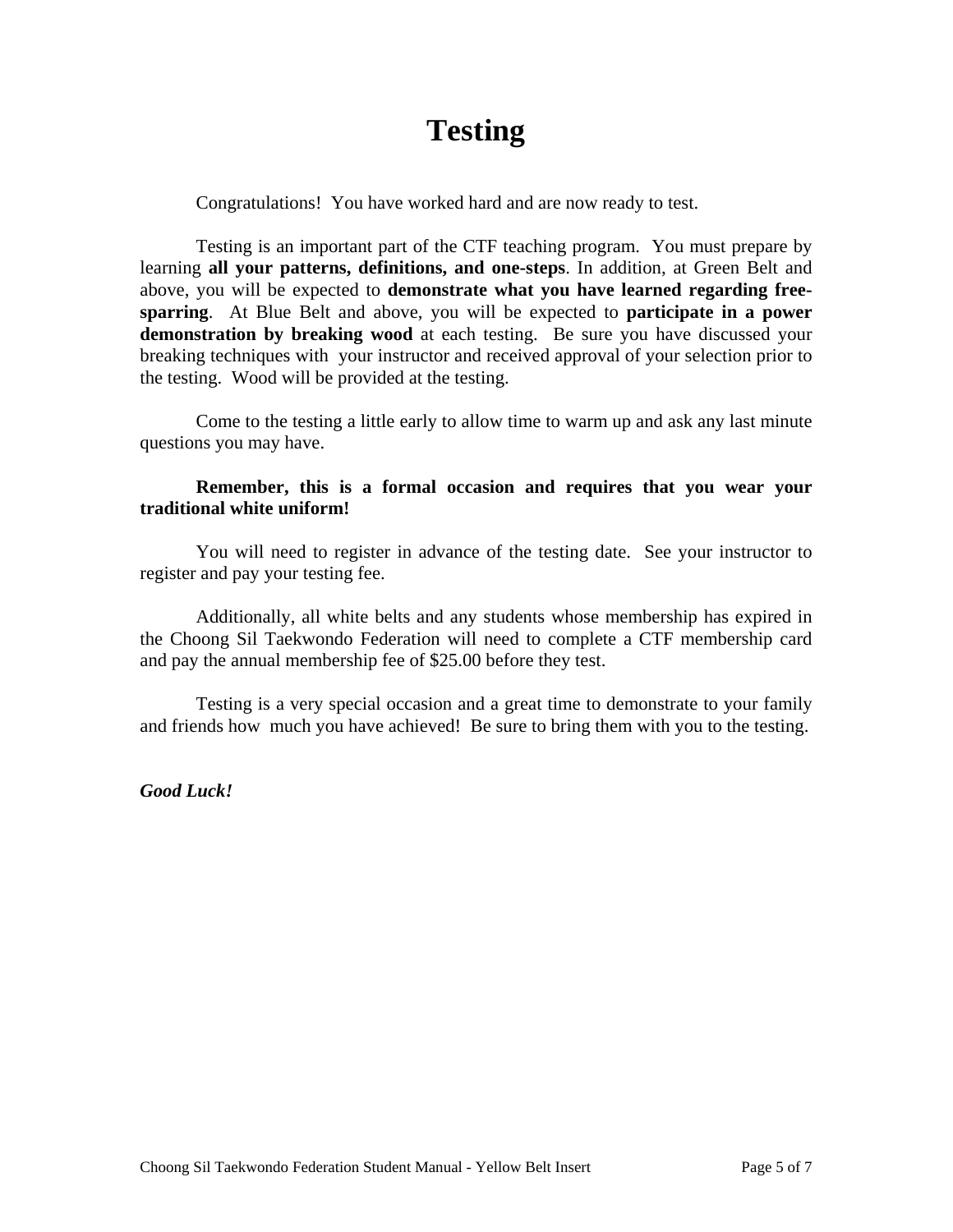# **Yellow Belt Testing Goals Grades 1 & 2**

|                                            | Completed |
|--------------------------------------------|-----------|
| Attend class ______ times a week<br>I.     |           |
| Ш.<br>Learn new patterns<br>A) Dan Gun     |           |
| B) Song Song                               |           |
| III. One Steps                             |           |
| IV. Definitions                            |           |
| A) Dan Gun                                 |           |
| B) Song Song                               |           |
| Review all previous material learned<br>V. |           |
| VI. Special Goals:                         |           |
|                                            |           |
|                                            |           |
|                                            |           |
|                                            |           |